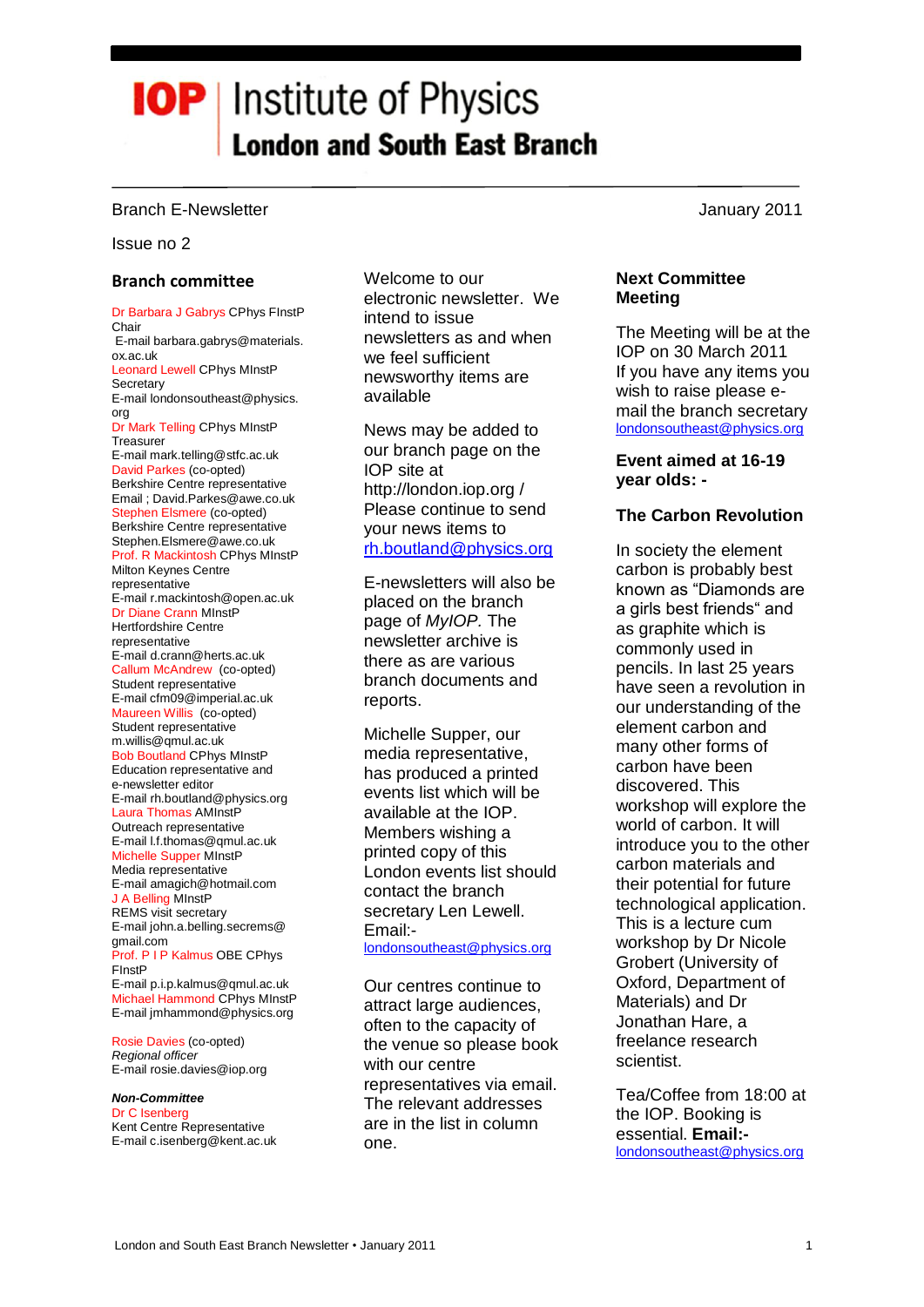# **ASE Conference 2011**

The Association for Science Education (ASE) Annual Conference was held at the University of Reading  $5^{th}$ -  $8^{th}$  January. The IOP provided a lecture program as part of the conference and also had a stand in the exhibition area.



**Above**: Charles Tracey and Ian Lawrence at the IOP stand

Dr Cyril Isenberg was in the also in the marquee as the representative of the British Physics Olympiad.

The stimulating Physics network co-ordinators were available as well as IOP education department staff.



**Above:** Dr L Moorcraft

At the lunch on 7th January several wellknown physics communicators were present, amongst whom was the author David Sang who together with Chris Shepherd was



**Above:** David Sang

involved with the "Teaching Advanced Physics Project'.

**See**:[-http://www.tap.iop.org/](http://www.tap.iop.org/)



**Above**: Chris Shepherd

During the lunch Professor Peter Main spoke about the Stimulating Physics Network. (Continued p3.)



**Above**: Dr C Isenberg. Dr Isenberg is also our Kent area representative

In one of the University buildings was an IOP drop in room. Here, (7<sup>th</sup> January), Dr Lucy Moorcraft was demonstrating polymer fullerene semiconductor blend solar cells with aluminium electrodes.

Further details can be found at [http://www.thesolarspark.co.uk](http://www.thesolarspark.co.uk/)



**Above:** (Left to Right) Yvonne Baker, CEO of Myscience and Director of the National Science Learning Centre. Professor Peter Main, Director of Education and Science at IOP, and Professor Averil Macdonald, who holds the chair of Science Communication at the University of Reading, also Director of the STEM Engagement Centre at the University of Reading and the Regional Director for the London and South East spoke of the National HE STEM Programme.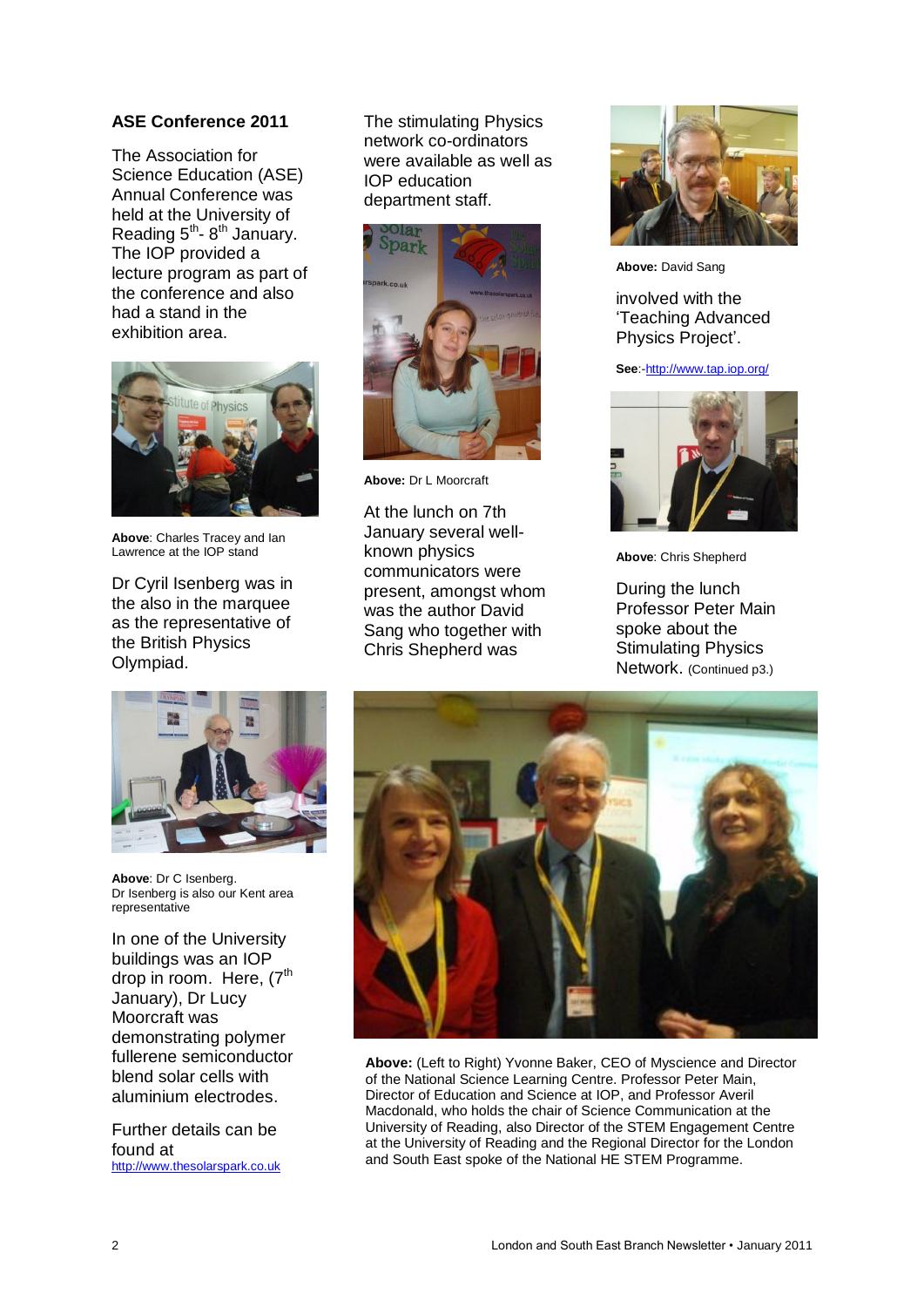(Continued from p2.)

The Institute of Physics and the Science Learning Centres have formed a partnership to establish and run a support network for teachers and pupils of physics in England. The network consists of 37 Physics Network co-ordinators and 23 Teaching and Learning Coaches – all knowledgeable, experienced and enthusiastic specialists who are supported by the IOP"s Education Department. Yvonne Baker introduced Tracy Woodward who is a head of science involved with the project.

Prof Averil Macdonald provided some CDs that were a copy of the newly launched Fantastic Plastic website produced at the University of Reading and sponsored by the Worshipful Company of Horners and also Plastics Europe. The website shows the Fantastic Plastic talk in its entirety and as "thumbnail scenes' and provides supporting material and "Talking Heads" of people working in Plastics. This has been mailed to all schools in the UK that provide GCSE science.

For Stimulating Physics see: [http://www.stimulatingphy](http://www.stimulatingphysics.org/teacher-support.htm) [sics.org/teacher](http://www.stimulatingphysics.org/teacher-support.htm)[support.htm](http://www.stimulatingphysics.org/teacher-support.htm)

British Physics Olympiad See: [http://www.physics.ox.ac.](http://www.physics.ox.ac.uk/olympiad/BPhO.html) [uk/olympiad/BPhO.html](http://www.physics.ox.ac.uk/olympiad/BPhO.html)

# IOP Celebrates 40,000th Member

At a ceremony at 76 Portland Place on 18<sup>th</sup> January Sam Arnold, an undergraduate of Kings College London was presented with a commemorative certificate as the 40,000th IOP member by Rt. Hon David Willetts, Minister for Universities and Science. (below)



A short speech was given by Professor Dame Jocelyn Bell Burnell outlining institute history: the origins of the IOP being with Professor Frederick Guthrie, Professor of Physics at the Royal College of Science who set up a 'Society for physical research', by sending an initial circular to 30 physicists in 1873. Today the Institute has a successful publishing business and what were once foreign branches are now Institutes in their own right, for example India and Australia. Sam Arnold is within our branch formerly a student at St Albans School and later Verulam School St Albans. He is now studying Physics and Astronomy at Kings.





Amongst those present at the ceremony were (above right) Dr Robert-Kirby Harris, IOP chief executive, and Joseph Winters IOP press officer (below) Jenny Richards, Vice President, Membership & Qualifications and John Brindley Director Membership & Business



**Below**: Dr Diane Crann, (Herts Centre representative), Professor Dame Jocelyn Bell Burnell and Laura Thomas, (our branch outreach representative).